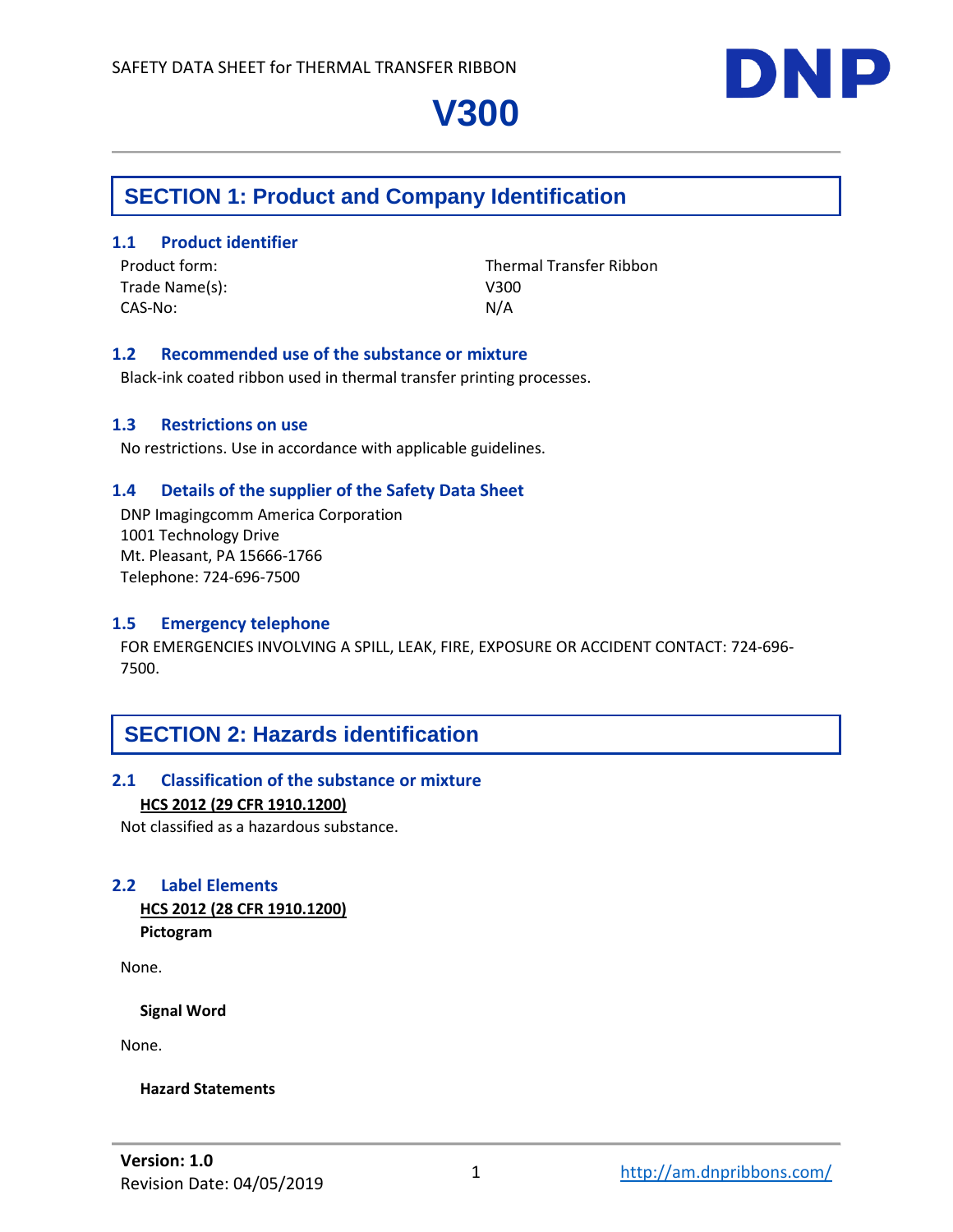

None.

#### **Precautionary Statements**

None.

## **2.3 Hazards not otherwise classified (HNOC) or not covered by GHS**

Carbon black was identified as an IARC 2B (possible human) carcinogen in 1996. This classification was made due to results of inhalation testing. Dermal and oral testing did not yield evidence of tumors during these tests. When used under normal and recommended conditions, the carbon black in this application will not be air born and subject to inhalation. This product should therefore present a minimal risk to personal health.

When subject to excessive cutting or abrading, product may form an explosive dust. Keep away from all ignition sources including heat, sparks, and flame. Prevent dust accumulations to minimize hazards.

# **SECTION 3: Composition/information on ingredients**

#### **3.1 Substance**

Not applicable, this product is a mixture.

#### **3.2 Mixture**

| <b>Chemical Name</b>                                                                           | <b>Identification (CAS-No.)</b> | <b>Concentration (%)</b> |
|------------------------------------------------------------------------------------------------|---------------------------------|--------------------------|
| <b>Base Film</b>                                                                               |                                 |                          |
| Polyethylene Terephthalate                                                                     | 25038-59-9                      | $75 - 85$                |
| <b>Thermal Transfer Ink</b>                                                                    |                                 |                          |
| <b>Synthetic Resins</b>                                                                        | <b>Trade Secret</b>             | $5 - 15$                 |
| Carbon Black                                                                                   | 1333-86-4                       | $1 - 10$                 |
| Waxes                                                                                          | <b>Trade Secret</b>             | $1 - 3$                  |
| Additives                                                                                      | <b>Trade Secret</b>             | $1 - 3$                  |
| The specific chemical identity and/or exact concentration has been withheld as a trade secret. |                                 |                          |

# **SECTION 4: First aid measures**

### **4.1 Description of first aid measures**

General advice:

- Consult a physician.
- Show this safety data sheet to the doctor in attendance.

In case of inhalation: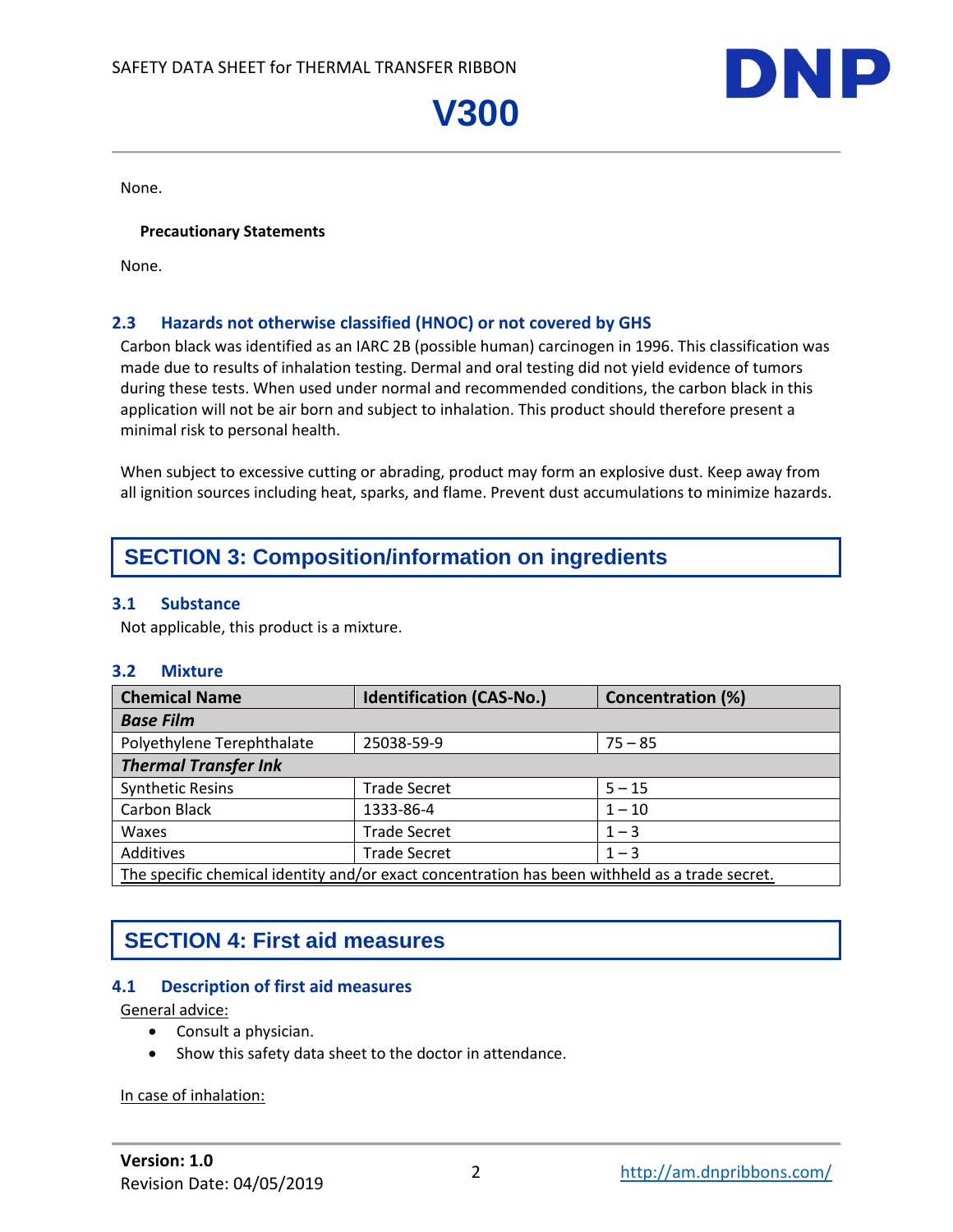

- As supplied, product is a solid and would not in practice, be inhaled. However, inhalation hazards become more acute if exposure to airborne powder or dust is caused by excessive cutting or abrading.
- If breathed in, move person into fresh air.
- If breathing is difficult, give oxygen.
- If not breathing, give artificial respiration.
- Get immediate medical advice/attention if feeling unwell.

### In case of skin contact:

- Not skin sensitive if used under normal conditions and as recommended.
- Wash thoroughly with soap and water.
- **•** If irritation persists, seek medical attention.

In case of eye contact:

- Product can create airborne powder and/or dust when subjected to excessive cutting or abrading.
- Rinse immediately with plenty of water, also under the eyelids, for at least 15 minutes.
- Seek medical attention if irritation persists.

In case of ingestion:

- If material is swallowed, wash mouth with water and get immediate medical attention or advice.
- If choking, remove obstruction from passageway and seek immediate medical attention.
- Do NOT induce vomiting without medical advice.
- Get medical advice/attention if feeling unwell.

## **4.2 Most important symptoms and effects, both acute and delayed**

No data available.

For more information regarding known symptoms and effects see section 2.2 and/or section 11.

## **4.3 Indication of any immediate medical attention and special treatment needed**

All treatments should be based on observed signs and symptoms of distress in the patient. Consideration should be given to the possibility that overexposure to materials other than this product may have occurred. Treat symptomatically. There is no specific antidote available.

# **SECTION 5: Firefighting Measures**

**Flash point Not applicable. Flammability / Explosive Limit** Not applicable.

**Auto-ignition temperature** 500.0 °C (932 °F) [PET film] *\*Data based on the primary component\**

## **5.1 Extinguishing Media**

Suitable extinguishing media: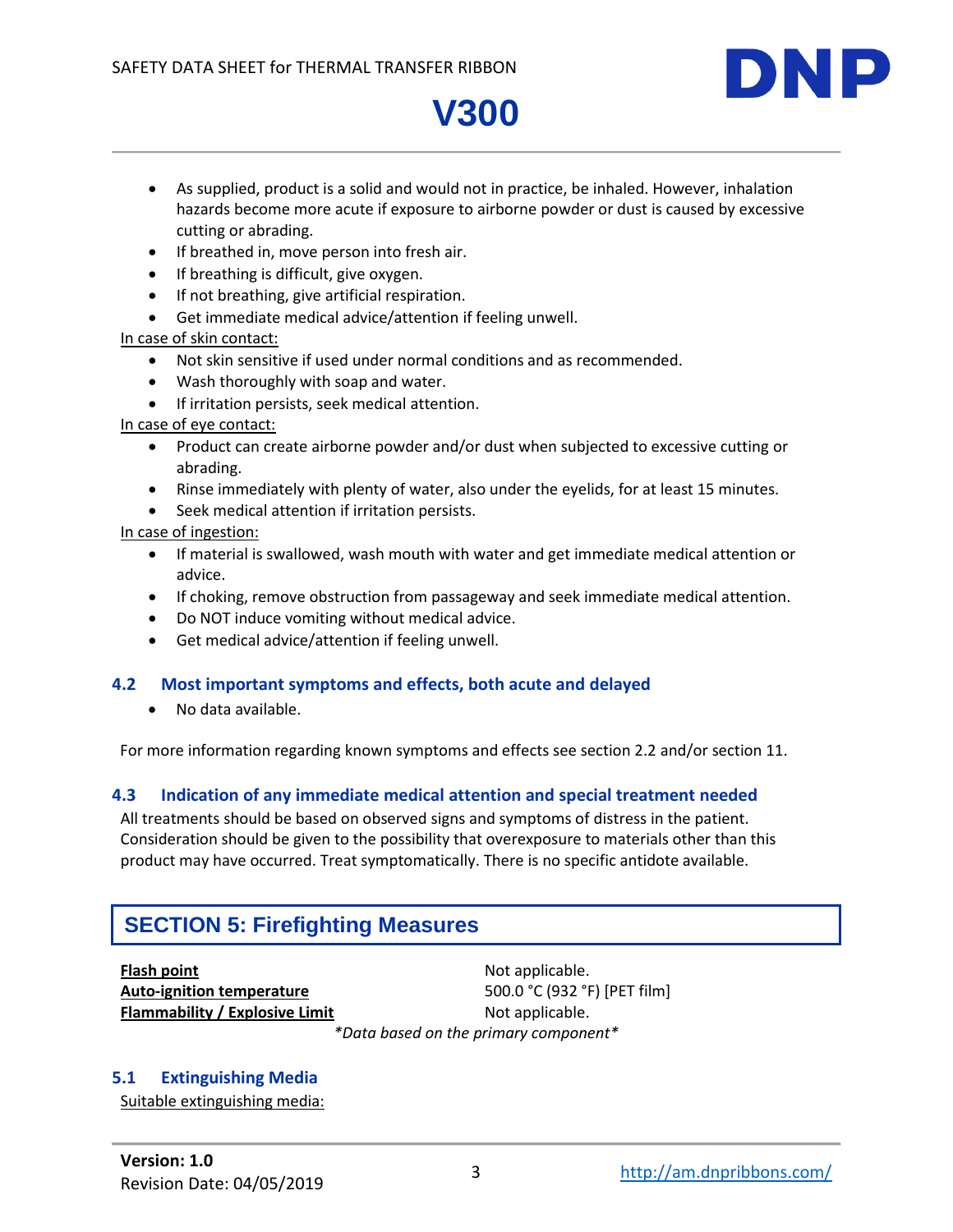

- Water spray.
- Alcohol-resistant foam.
- Dry-chemical.
- Carbon Dioxide.

### **5.2 Special hazards arising from the substance or mixture**

Fire Hazard:

• Slightly flammable when exposed to flame or heat.

Explosion Hazard:

• Not applicable.

Reactivity Hazard:

 Upon thermal decomposition: carbon oxides and irritating volatile organic compounds are formed.

### **5.3 Advice for firefighters**

Special protective equipment for fire-fighters:

 Firefighters should wear NIOSH/MSHA approved self-contained breathing apparatus and full protective clothing.

### **5.4 Further information**

No data available.

# **SECTION 6: Accidental release measures**

### **6.1 Personal precautions, protective equipment and emergency procedures**

- Wear appropriate personal protective equipment as specified in section 8.
- Safely collect material and place in proper disposal container.
- Wash walking surface with detergent and water to reduce slipping hazard.

### **6.2 Environmental precautions**

Discharge into the environment (soil, sewers, rivers, and drains) must be avoided.

### **6.3 Methods and materials for containment and cleaning up**

- Sweep up and collect spilled product.
- Clean contaminated surface thoroughly.
- Dispose of in accordance with local and federal regulations.
- For more disposal information see section 13.

### **6.4 Reference to other sections**

- 7. Handling and Storage
- 8. Exposure Controls/Personal Protection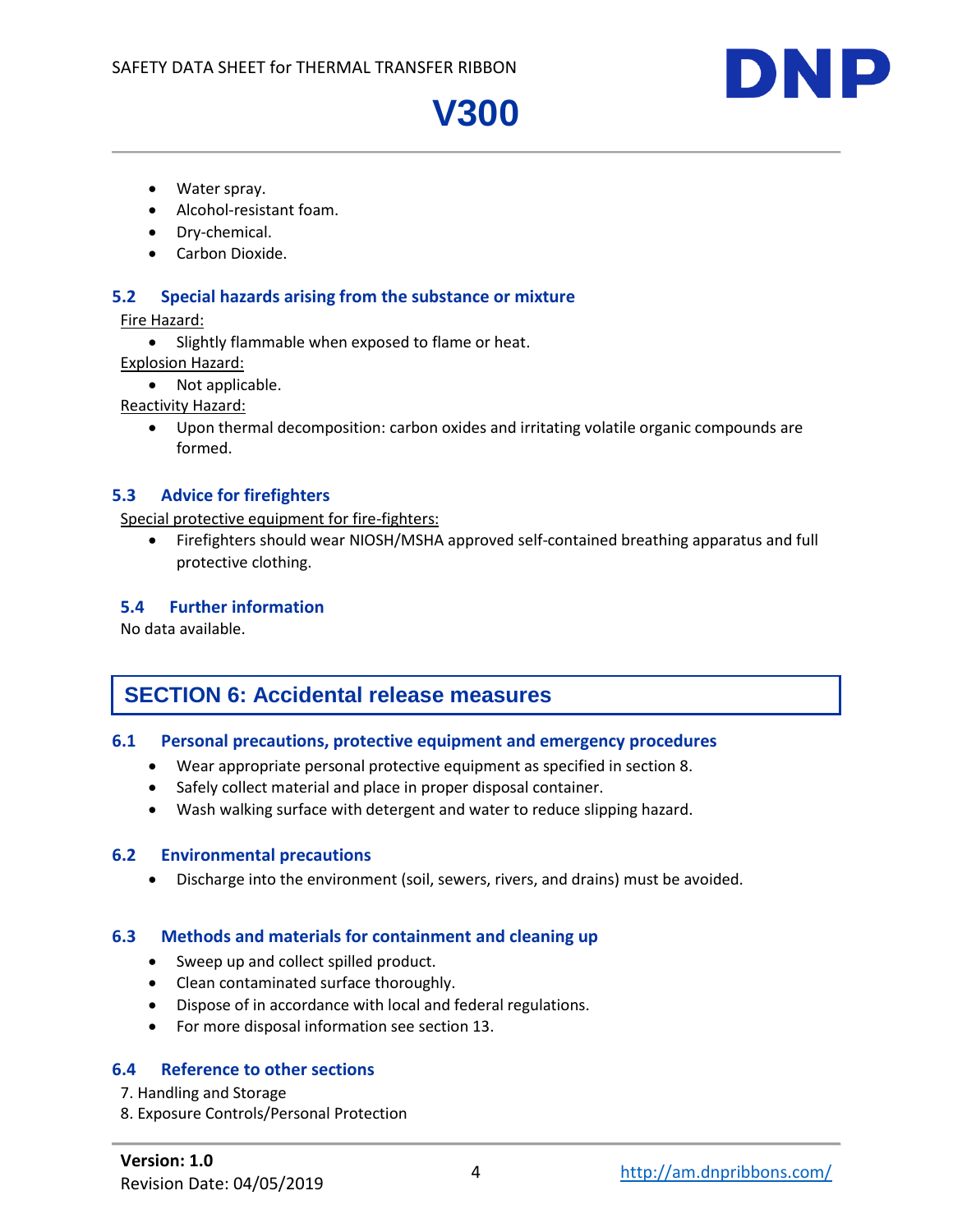

### 13. Disposal Considerations

# **SECTION 7: Handling and storage**

### **7.1 Precautions for safe handling**

- As supplied this product is inert. However, protective clothing and respiratory protection should be utilized if the product is handled during excessive cutting or abrading (see Section 8).
- Handle in well ventilated area.
- Wash hands thoroughly after handling.
- Avoid dropping or throwing product.
- Because film roll products are heavy, take precautions to avoid falling product.
- Static electricity may take place during processing; use of static eliminators is recommended.
- For more precautions see section 2.2.

### **7.2 Conditions for safe storage, including any incompatibilities**

- Store in a dry location at temperatures between 5°C (41°F) and 40°C (104°F).
- Keep away from heat and direct sunlight.
- Store in a well-ventilated area.
- Keep away from open flames, hot surfaces and sources of ignition.

## **7.3 Specific end use(s)**

Apart from the uses mentioned in section 1.2 no other specific uses are stipulated.

# **SECTION 8: Exposure controls/personal protection**

## **8.1 Control Parameters**

### **Components with workplace occupational exposure limits**

| Carbon black - 1333-86-4 |                           |                                                         |
|--------------------------|---------------------------|---------------------------------------------------------|
| Value                    | <b>Control Parameters</b> | <b>Basis</b>                                            |
| <b>TWA</b>               | 3.5 mg/m <sup>3</sup>     | USA. ACGIH Threshold Limit Values (TLV)                 |
| <b>TWA</b>               | 3.5 mg/m <sup>3</sup>     | USA. Occupational Exposure Limits (OSHA) Limits for Air |
|                          |                           | Contaminants                                            |
| <b>TWA</b>               | 3.5 mg/m <sup>3</sup>     | USA. NIOSH Recommended Exposure Limits                  |
| <b>TWA</b>               | $0.1 \,\mathrm{mg/m^3}$   | USA. NIOSH Recommended Exposure Limits                  |
| <b>TWA</b>               | 3 mg/m $3$                | USA. ACGIH Threshold Limit Values (TLV)                 |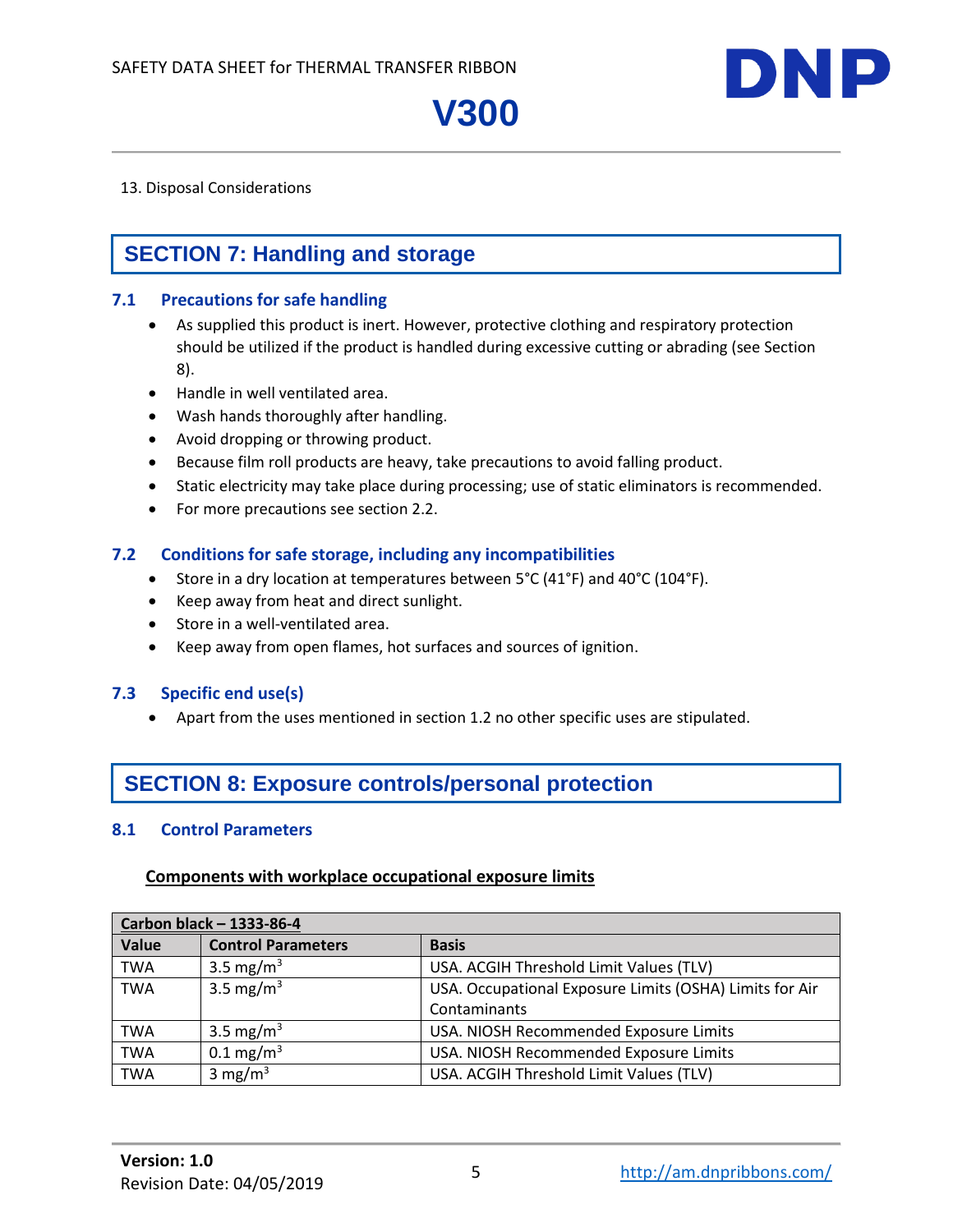

| $ $ PEL | 3.5 mg/m <sup>3</sup> | California permissible exposure limits for chemical |
|---------|-----------------------|-----------------------------------------------------|
|         |                       | contaminants (Title 8, Article 107)                 |

### **8.2 Exposure Controls**

### Engineering measures:

- Handle in accordance with good industrial hygiene and safety practice.
- Handle in a well-ventilated area.

Personal protective equipment:

- Eye/face protection
	- o Not required with normal expected use.
- Hand protection
	- o Not required with normal expected use.
	- o Gloves may be worn to prevent soiling of hands.
- Skin and body protection
	- o Not required with normal expected use.
- Respiratory protection
	- o Not required with normal expected use.
	- $\circ$  If occupational exposure limits are exceeded or respiratory irritation occurs, use of a NIOSH/MSHA approved respirator suitable for the use-conditions and chemicals in Section 3 should be considered.
- Hygiene Measures
	- $\circ$  Personal hygiene is an important work practice exposure control measure and the following general measures should be taken when working with or handling this materials:
		- Do not store, use, and/or consume foods, beverages, tobacco products, or cosmetics in areas where this material is stored.
		- Wash hands, face, or any exposed skin carefully before eating, drinking, using tobacco, applying cosmetics, or using the toilet.
		- **Wash exposed skin promptly with soap and water to remove any soiling** caused by product.

Protective measures:

 The protective equipment must be selected in accordance with current local standards and in cooperation with the supplier of the protective equipment.

Control of environmental exposure:

Discharge into the environment (soil, sewers, rivers, and drains) must be avoided.

# **SECTION 9: Physical and chemical properties**

### *Note: Data is based on components as noted. Product not tested.*

### **9.1 Information on basic physical and chemical properties**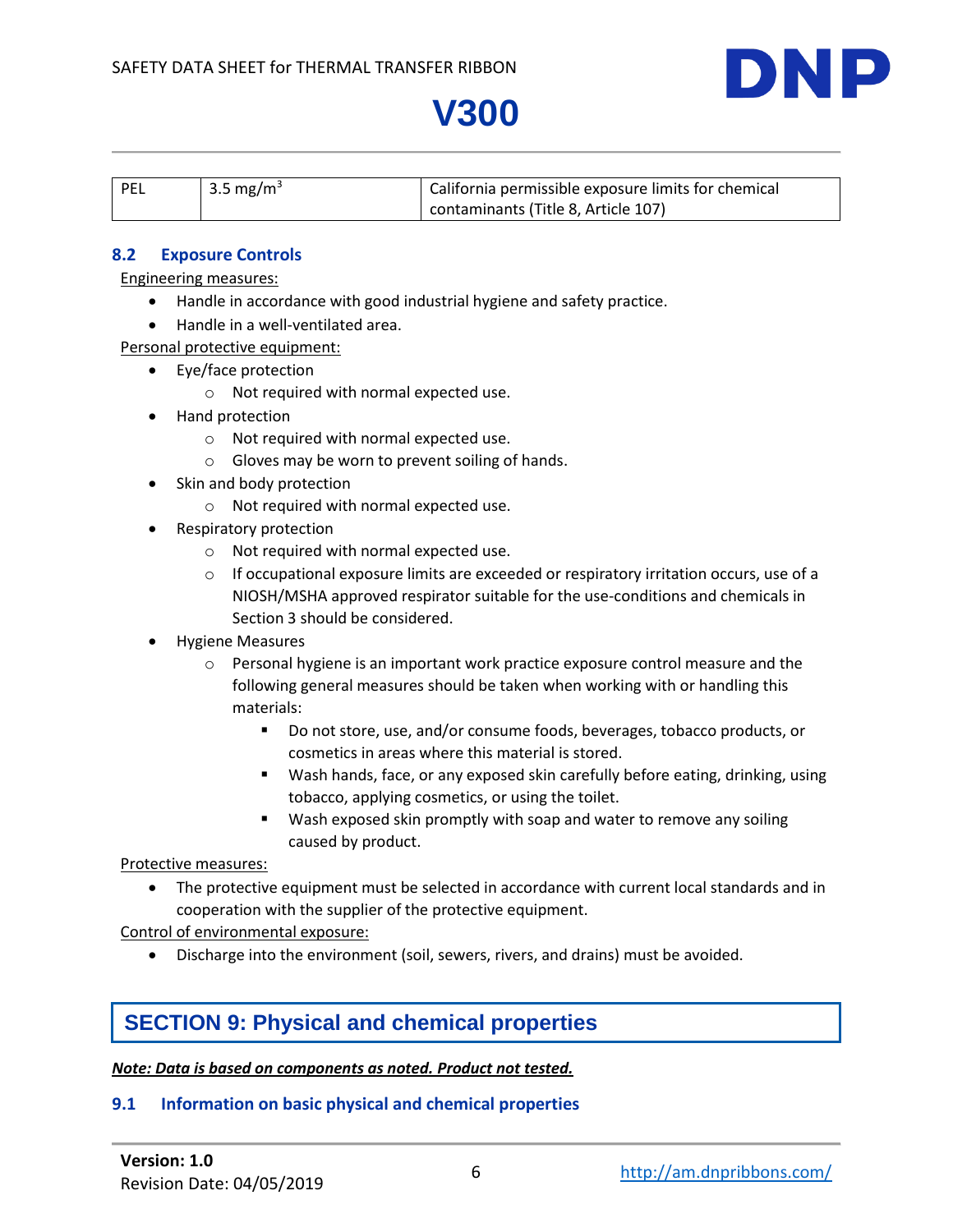

| a)      | Appearance                              | Form: ribbon                                         |
|---------|-----------------------------------------|------------------------------------------------------|
|         |                                         | Color: black                                         |
| b)      | Odor                                    | Paraffinic                                           |
| C)      | Odor Threshold                          | No data available                                    |
| d)      | рH                                      | No data available                                    |
| e)      | Melting point/freezing point            | 254 - 284°C (489 - 543°F) [PET film]                 |
| f)      | Initial boiling point and boiling range | No data available                                    |
| g)      | Flash point                             | No data available                                    |
| h)      | Evaporation rate                        | No data available                                    |
| i)      | Flammability (solid, gas)               | Slightly flammable when exposed to heat or flame.    |
| j)      | Upper/lower flammability or explosive   | No data available                                    |
|         | limits                                  |                                                      |
| k)      | Vapor pressure                          | No data available                                    |
| $\vert$ | Vapor density                           | No data available                                    |
|         | m) Relative density                     | 1.33 – 1.45 g/cm <sup>3</sup> [PET film]             |
| n)      | Water solubility                        | Negligible                                           |
| O)      | Partition coefficient: n-octanol/water  | No data available                                    |
| p)      | Auto-ignition temperature               | 500.0 °C (932 °F) [PET film]                         |
| q)      | Decomposition temperature               | No data available                                    |
| r)      | Viscosity                               | No data available                                    |
| S)      | <b>Explosive properties</b>             | This product is not considered an explosive material |
|         |                                         | under normal use conditions.                         |
| t)      | Oxidizing properties                    | No data available                                    |

## **9.2 Other Safety Information**

No data available.

# **SECTION 10: Stability and reactivity**

## **10.1 Reactivity**

This material is considered to be non-reactive under normal-use conditions.

## **10.2 Chemical Stability**

Stable under recommended usage and storage conditions.

### **10.3 Possibility of hazardous reactions**

Not expected to occur with normal handling and storage.

### **10.4 Conditions to avoid**

Heat, flames and sparks. Avoid contact with strong acids or strong oxidizing agents.

### **10.5 Incompatible materials**

No data available.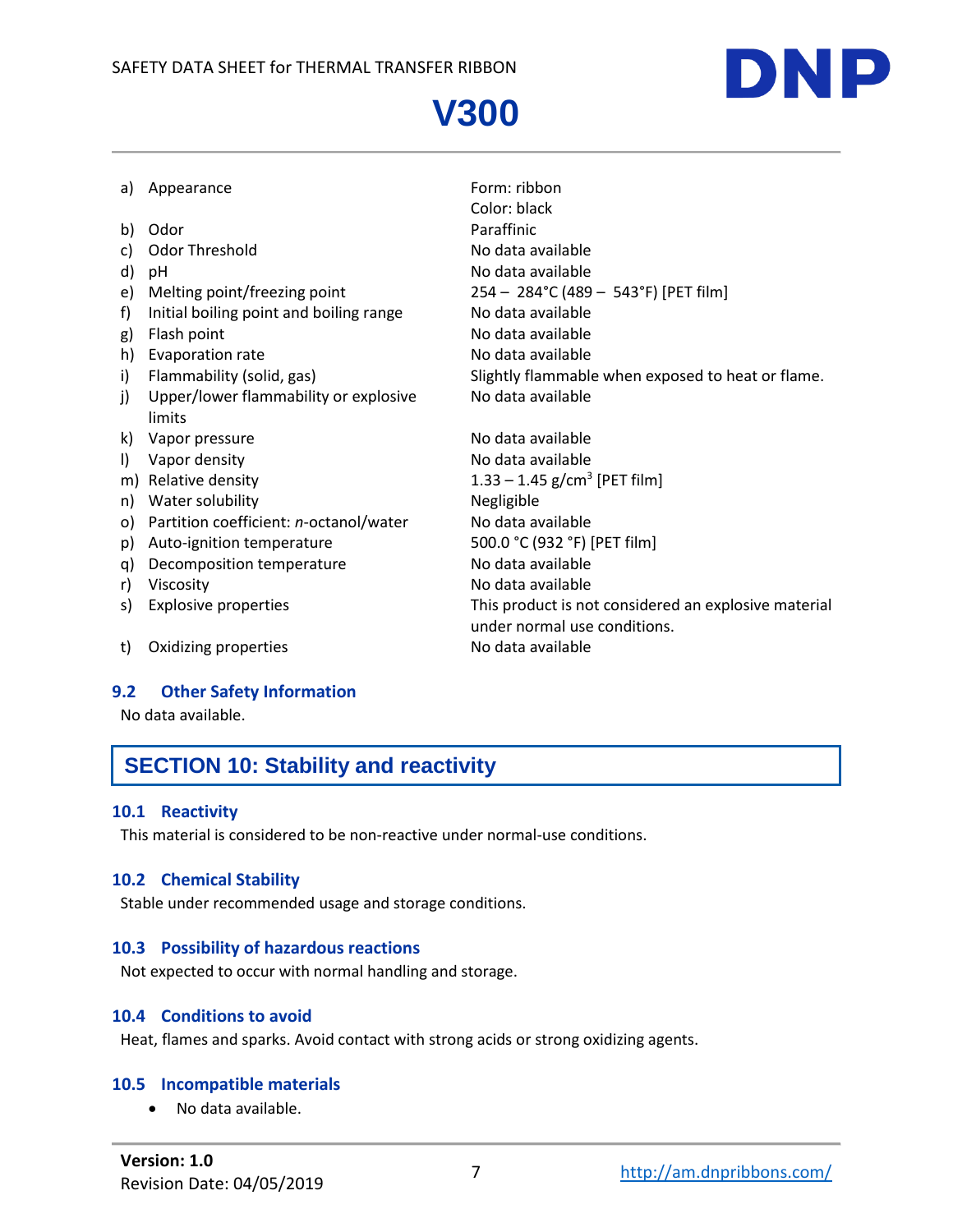

### **10.6 Hazardous decomposition products**

Hazardous decomposition products formed under fire conditions:

- Carbon oxides
- Other volatile organic compounds.
- Other decomposition products:
	- No data available

In the event of fire:

• See section 5.

# **SECTION 11: Toxicological information**

*Note: Data is based on components as noted. Product not tested.*

## **11.1 Information on toxicological effects**

| <b>Acute Toxicity</b>            |                                                                       |                                                                                            |
|----------------------------------|-----------------------------------------------------------------------|--------------------------------------------------------------------------------------------|
| Acute oral toxicity              |                                                                       | LD50 Oral $-$ Rat - $>$ 15,400 mg/kg [Carbon black]                                        |
| Acute inhalation toxicity        |                                                                       | No data available.                                                                         |
| Acute dermal toxicity            |                                                                       | No data available.                                                                         |
|                                  | Acute toxicity (other routes of administration)                       | No data available.                                                                         |
| <b>Skin corrosion/irritation</b> |                                                                       |                                                                                            |
| No data available.               |                                                                       |                                                                                            |
|                                  | Serious eye damage/eye irritation                                     |                                                                                            |
| No data available.               |                                                                       |                                                                                            |
|                                  | Respiratory or skin sensitization                                     |                                                                                            |
| No data available                |                                                                       |                                                                                            |
| <b>Germ cell mutagenicity</b>    |                                                                       |                                                                                            |
| No data available.               |                                                                       |                                                                                            |
|                                  | Carcinogenicity (based on individual components)                      |                                                                                            |
| IARC:                            | Carbon Black (1333-86-4): Group 2b (Possibly carcinogenic to humans). |                                                                                            |
| NTP:                             |                                                                       | No component of this product present at levels greater than or equal to 0.1% is identified |
|                                  | as a known or anticipated carcinogen by NTP.                          |                                                                                            |
| OSHA:                            |                                                                       | No component of this product present at levels greater than or equal to 0.1% is identified |
|                                  | as a known or anticipated carcinogen by OSHA.                         |                                                                                            |
| ACGIH:                           |                                                                       | Carbon Black (1333-86-4): A3 (Confirmed animal carcinogen with unknown relevance to        |
|                                  | humans.                                                               |                                                                                            |
| Reproductive toxicity            |                                                                       |                                                                                            |
| No data available.               |                                                                       |                                                                                            |
|                                  | Specific target organ toxicity - single exposure                      |                                                                                            |
| No data available.               |                                                                       |                                                                                            |
|                                  | Specific target organ toxicity - repeated exposure                    |                                                                                            |
|                                  |                                                                       |                                                                                            |

DNP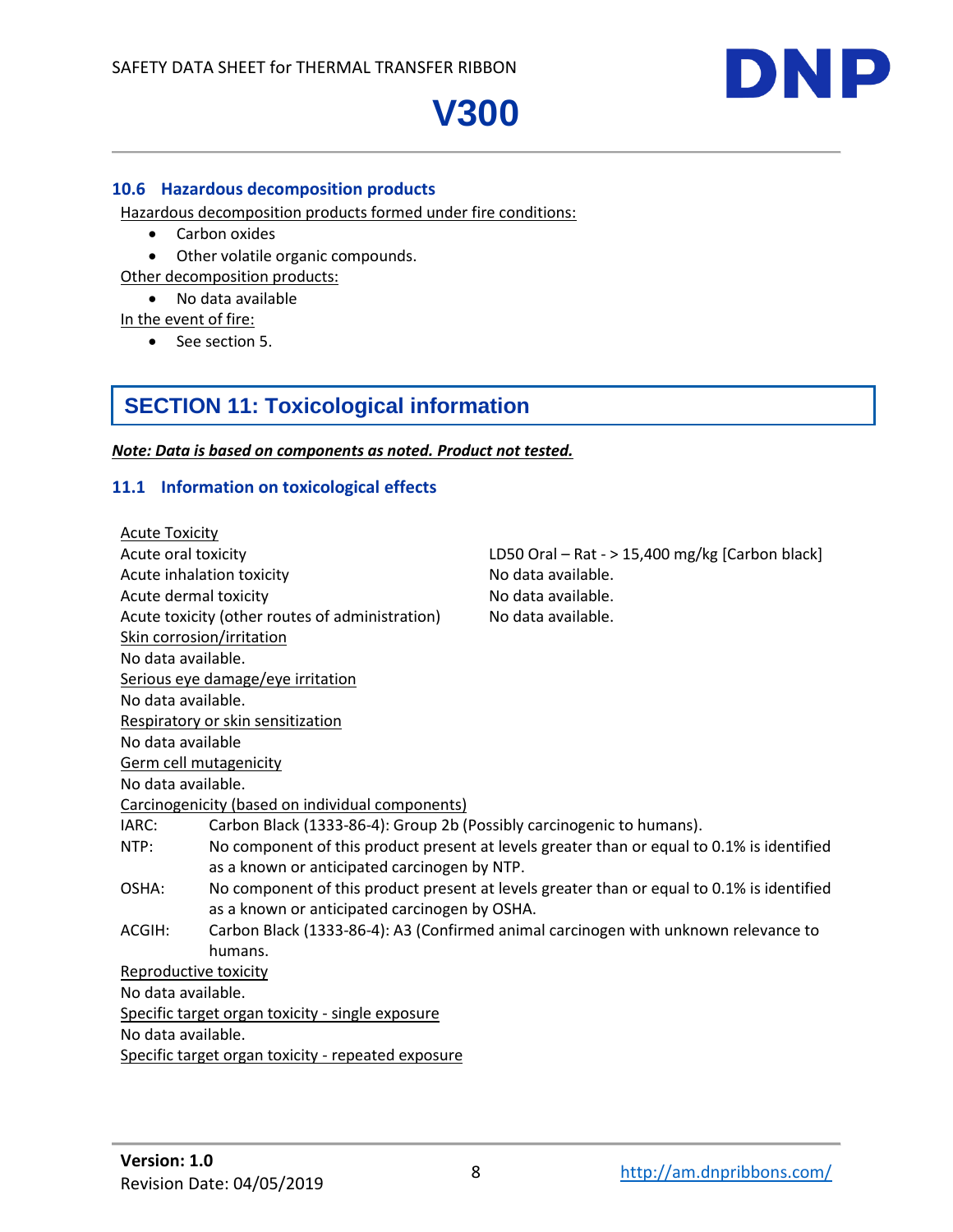

Epidemiologic studies of workers in the carbon black producing industry in the U.S. and in Western Europe show no significant adverse health effect due to occupational exposure to carbon black. [Carbon black]

Aspiration hazard

No data available.

Further Toxicological Information:

In 1996 the International Agency for Research on Cancer (IARC) reevaluated carbon black as a group 2B carcinogen (possible human carcinogen) ,based upon the 3 development of lung tumors in rats receiving chronic inhalation exposures to free carbon black. The effects were observed only in animals exposed to high concentrations of carbon black at levels that induce particle overload of the lung. Studies performed in animal models other than rats have not demonstrated an association between carbon black and lung tumors. Moreover, a two-year cancer bioassay using a typical toner preparation containing carbon black demonstrated no association between toner exposure and tumor development in rats. Epidemiology studies of workers in the carbon black producing industries of North America and Western Europe do not demonstrate an association between carbon black and cancer, even in high exposure occupational settings. In addition, in its reevaluation of carbon black, IARC concluded that "there is inadequate evidence in humans for the carcinogenicity of carbon black. "Chronic over exposure to many dusts, including carbon black dust, may result in respiratory tract irritation and slight changes in lung function.

# **SECTION 12: Ecological information**

### *Note: Data is based on components as noted. Product not tested.*

## **12.1 Toxicity**

| Toxicity to fish:                                         | LC50 - Danio rerio (zebra fish) - >1,000 mg/l - 96 h [Carbon black]                                                         |
|-----------------------------------------------------------|-----------------------------------------------------------------------------------------------------------------------------|
| Toxicity to daphnia<br>and other aquatic<br>invertebrates | static test EC50 - Daphnia magna (Water flea) - > 5,600 mg/l - 24 h (OECD<br>Test Guideline 202) [Carbon black]             |
| Toxicity to algae                                         | static test EC50 - Desmodesmus subspicatus (green algae) - > 10,000 mg/l -<br>72 h (OECD Test Guideline 201) [Carbon black] |

### **12.2 Persistence and degradability**

Biodegradability This product is not biodegradable.

### **12.3 Bio-accumulative potential**

No data available.

### **12.4 Mobility in soil**

No data available.

## **12.5 Results of PBT and vPvB assessment**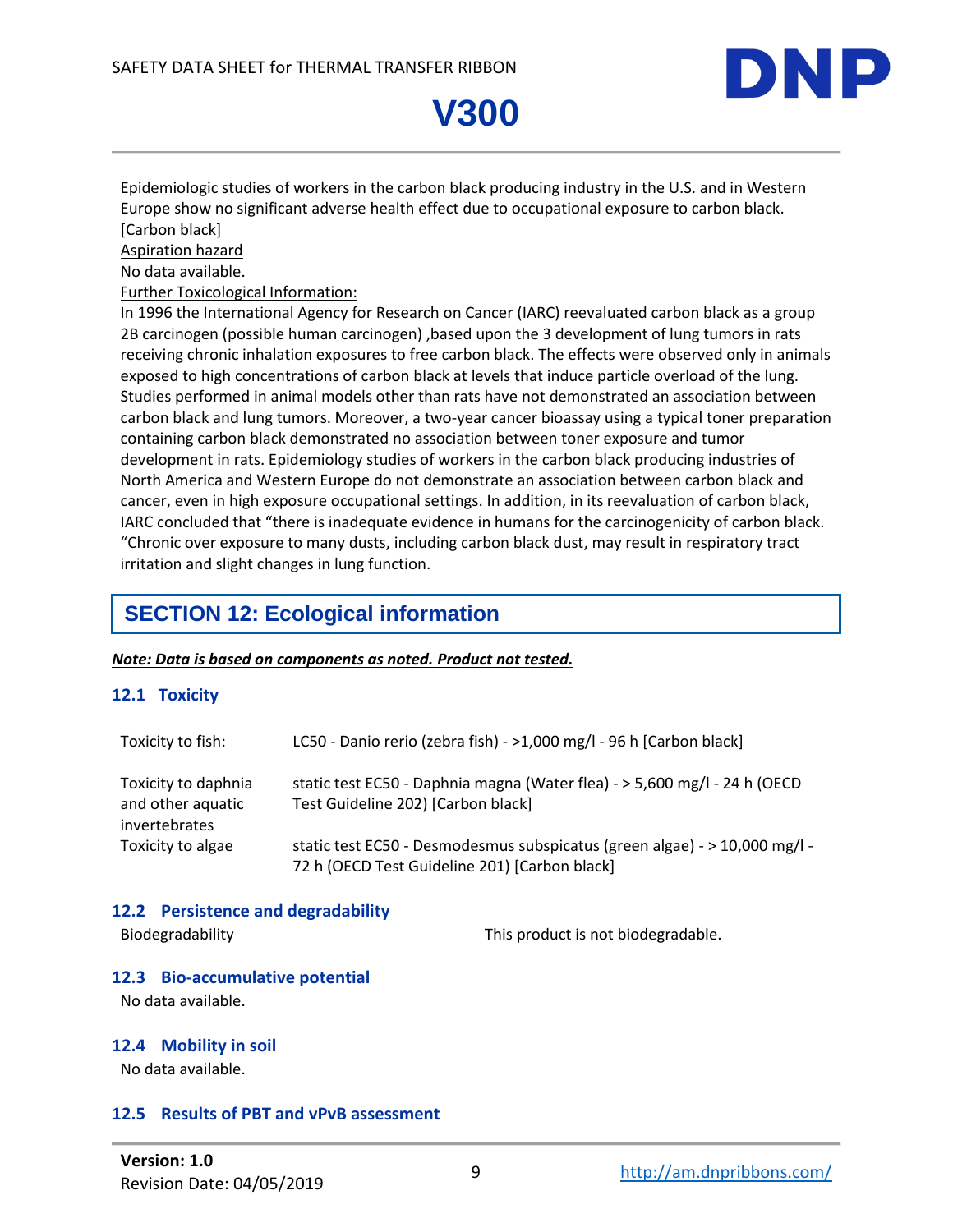

PBT/vPvB assessment not available as chemical safety assessment not required/not conducted.

**V300**

#### **12.6 Other adverse effects**

An environmental hazard cannot be excluded in the event of unprofessional handling or disposal.

# **SECTION 13: Disposal considerations**

#### **13.1 Waste treatment methods**

All related waste material must be disposed/recycled/reclaimed in accordance with local, state and federal pollution and environmental control regulations.

## **SECTION 14: Transport information**

#### **14.1 DOT**

Not classified as hazardous for transport. Not regulated.

### **14.2 IMDG**

Not classified as hazardous for transport. Not regulated.

### **14.3 IATA**

Not classified as hazardous for transport. Not regulated.

# **SECTION 15: Regulatory information**

#### **United States TSCA Inventory**

All components are on United States TSCA inventory or exempt from listing.

### **SARA 302 Components**

None found.

#### **SARA 313 Components** None known.

# **SARA 311/312 Hazards**

None.

#### **WHIMS Hazard Class**